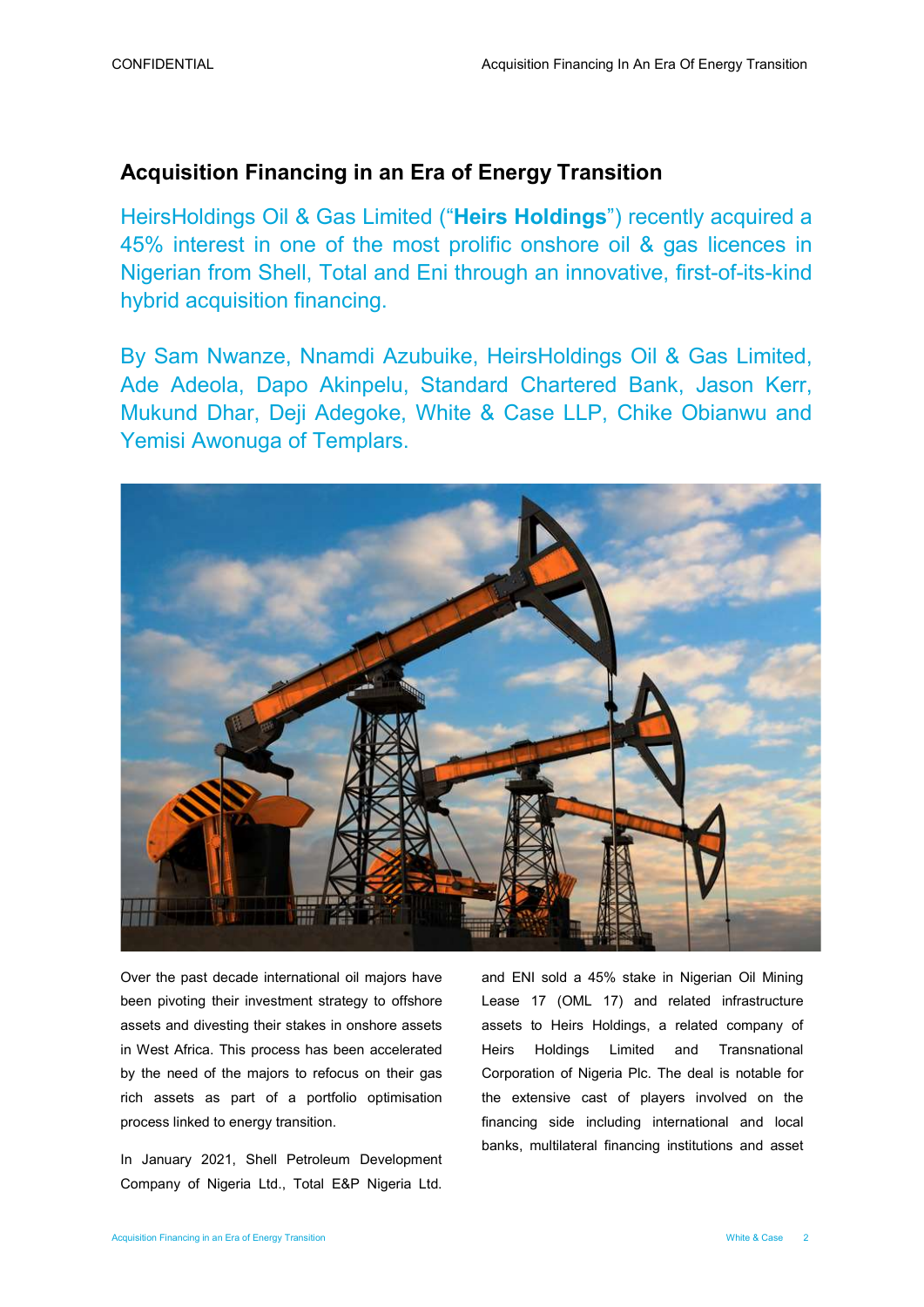managers, as well as technical partners and crude offtakers.

OML 17 is located near Port Harcourt, Nigeria, and features 15 oil & gas fields, six of which are currently producing. OML 17 is in one of the most prolific oil & gas field clusters in Nigeria, and has the potential to double production in the shortmedium term through STOGs and workovers. OML 17 was first discovered in the 1960s and at its peak in the 1970s production of 120,000 barrels of oil equivalent (boe) was being achieved – current production is equivalent to 27,000 boe per day. OML 17 is estimated to have proven and probable reserves (2P reserves) of c.1.2 billion boe (NNS), with potential exploration upside of one billion boe. OML 17 is supported by a comprehensive infrastructure network including an installed liquid processing capacity of 240 kbpd, 6 Flow stations and 2 Gas Processing plants with c.240 mbpd capacity (Obigbo North & Agbada Gas plants) supplying energy to the industries and power plants in Southern Nigeria.

As part of the acquisition, Heirs Holdings has been granted sole operatorship of OML 17. This is a resounding endorsement of the company's operational plans, as well as its management team, strategic partners and service providers, including Schlumberger, and is a critical element in Heirs Holdings stated intention to quickly ramp up production.

Set out below is an overview of the parties to the transaction and the key commercial contracts that have been put in place.



# Transaction Structure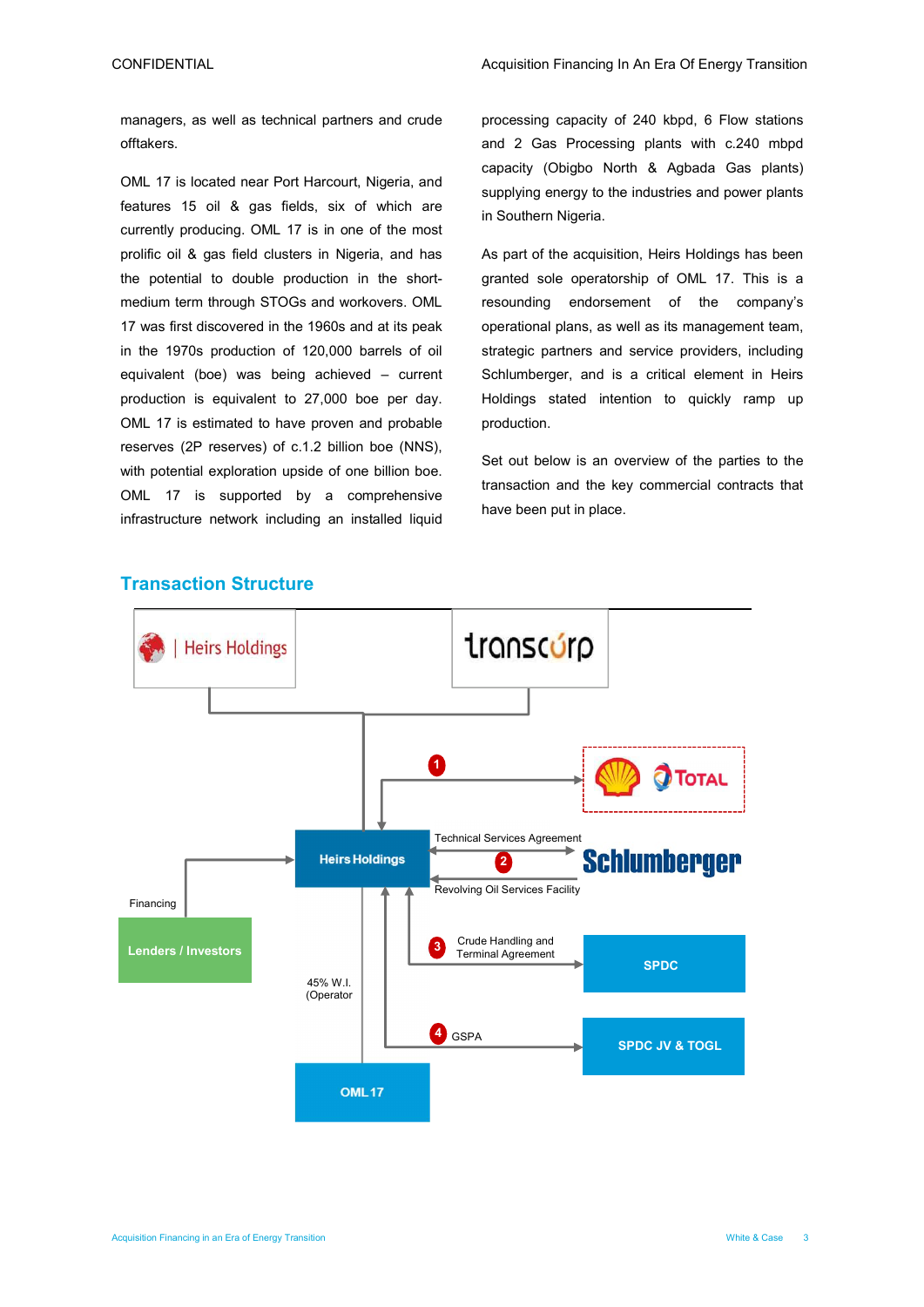### Contractual Overview

Heirs Holdings has negotiated agreements with the Sellers (Shell/Total/ENI), Schlumberger and other counterparties to create a structure that both maximizes performance and reduces risk for all parties

#### 1 Offtake Agreement

- $\triangleright$  Long-term offtake agreement with Shell and Total to ensure regular revenue and minimize payment risk.
- $\triangleright$  In addition, Offtake agreements include flexibility to raise additional capex facilities against incremental production from 3rd parties under certain circumstances.

#### 2 Technical Services Agreement

- Strategic co-operation with Schlumberger to implement an accelerated Field Development Plan, designed to support on-the- ground execution capacity, people and training for Heirs Holdings to optimize operations
- Revolving Oil Service Funding Facility designed to derisk and underpin expansion of O&G production

**3** Crude Handling and Terminal Agreement

- $\triangleright$  Heirs Holdings to pay SPDC JV a fixed tariff charged on throughput and capacity for use of the Trans-Niger Pipeline
- $\blacktriangleright$  Heirs Holdings to also pay tariff for use of the Bonny Crude Oil Terminal
- Gas Handling, Sale and Purchase Agreement (GSPA) 4
	- Gas sale and purchase agreement for an agreed portion of the gas production from the asset

### Financing Overview

With more than US\$1 billion in financing raised. this acquisition represents the largest M&A transaction in Nigeria since 2014. The financing for the acquisition of OML 17 utilises a highly innovative hybrid structure and comprised the following:

- A senior debt facility, including a Term Loan A (TLA) facility, a Term Loan B (TLB) facility and a senior revolving credit facility (RCF). The TLA is an amortising facility, and the TLB is repaid in a lump sum, a "bullet." Proceeds of the TLA and the TLB are required to be applied solely towards funding the acquisition, while RCF proceeds may be used to fund the acquisition, or for general corporate purposes including funding for production ramp up.
- A junior debt facility, bifurcated into a Junior Loan A (JLA) and a Junior Loan B (JLB). The junior facilities are subordinated to the senior facilities, both in terms of the ordinary course cashflow waterfall and following an enforcement, and are repaid as a bullet. As is common with junior facilities, the JLA and JLB both have longer amortisation periods than the senior facilities.
- A third ranking working capital facility, provided as a form of 'vendor' financing by a syndicate of lenders primarily for funding production ramp up.
- $\triangleright$  The issuance of unsecured structured notes pursuant to individual note purchase agreements, including detachable petroleum economic participation units, which operate in a fashion similar to warrants. The proceeds of the structured notes are to be applied solely towards funding the acquisition of OML 17.

Among other key features, the structure enables Heirs Holdings to increase its lender's commitments across the entire capital structure from time to time, subject to satisfying certain conditions. An illustrative overview of the financing structure is set out below.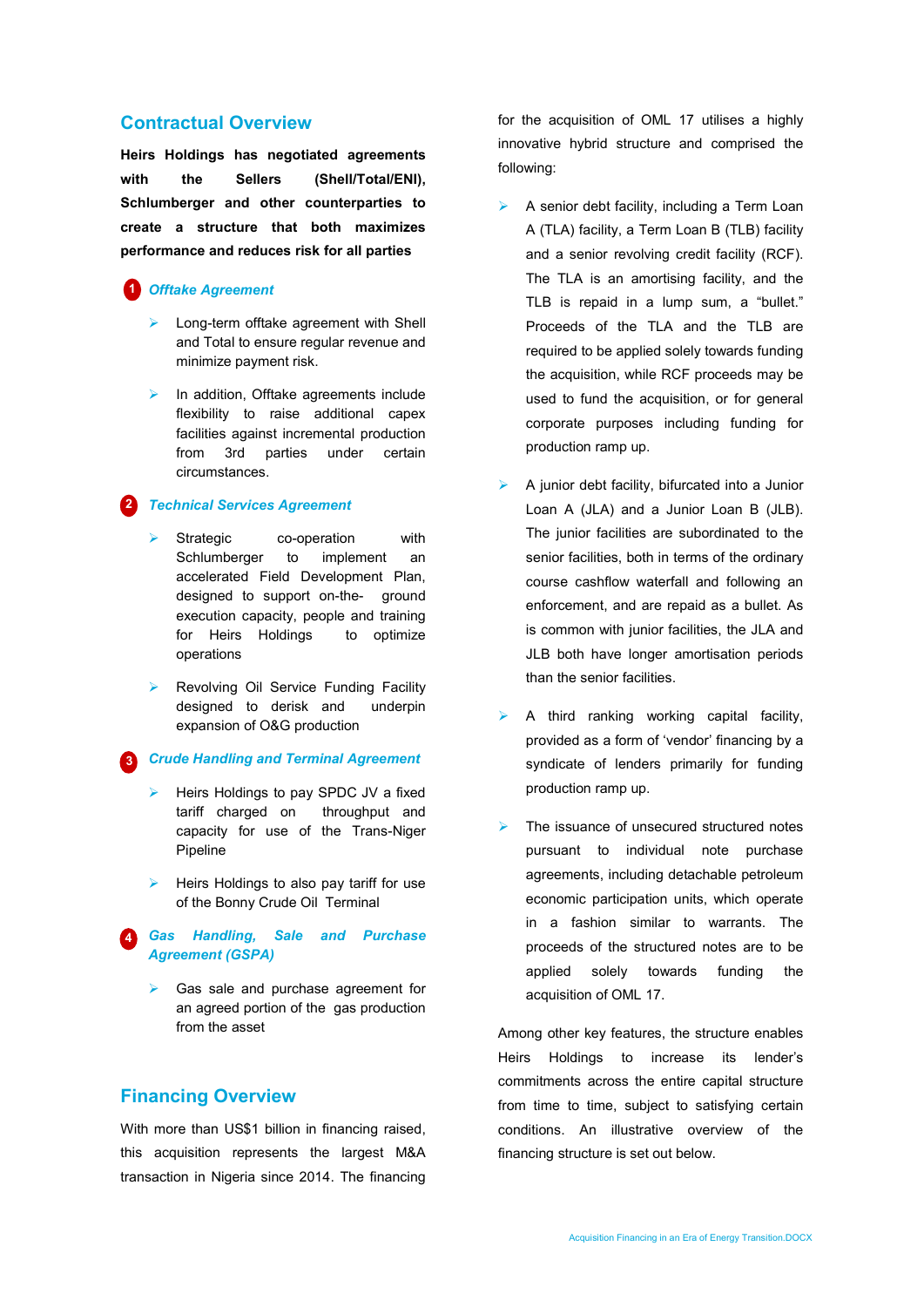# Financing Structure

Transaction structured to support production ramp up, whilst reducing risk for counterparties



# Structuring the Senior Facility

The Senior Debt comprises 3 facilities (or tranches) secured on a pari-passu basis. Tranche A is a 5-year, US\$300m amortizing term facility and Tranche B is a 5.5-year, US\$50m facility with a bullet payment at maturity. In addition, there is a US\$100m RCF with a 2-year tenor that can be renewed subject to mutual agreement between TNOG and the lenders. The senior debt capacity is calculated on a "stretched" NPV basis, using a 6-year tenor which extends 6-months beyond the maturity of Tranche B. Tranche B was designed to attract a

specific investor class - non-bank financial Institutions such as asset managers and hedge funds - that are comfortable taking refinancing risk.

Tranche A, in comparison, is a traditional Reserves Based Loan ("RBL") facility, whose lender base comprises banks that are typically active in the RBL market (such as Standard Chartered Bank, ABSA and African Import Export Bank) and Nigerian banks that are familiar with the domestic oil & gas sector. The repayment of Tranche A will be prioritized in relation to Tranche B; mandatory prepayments and senior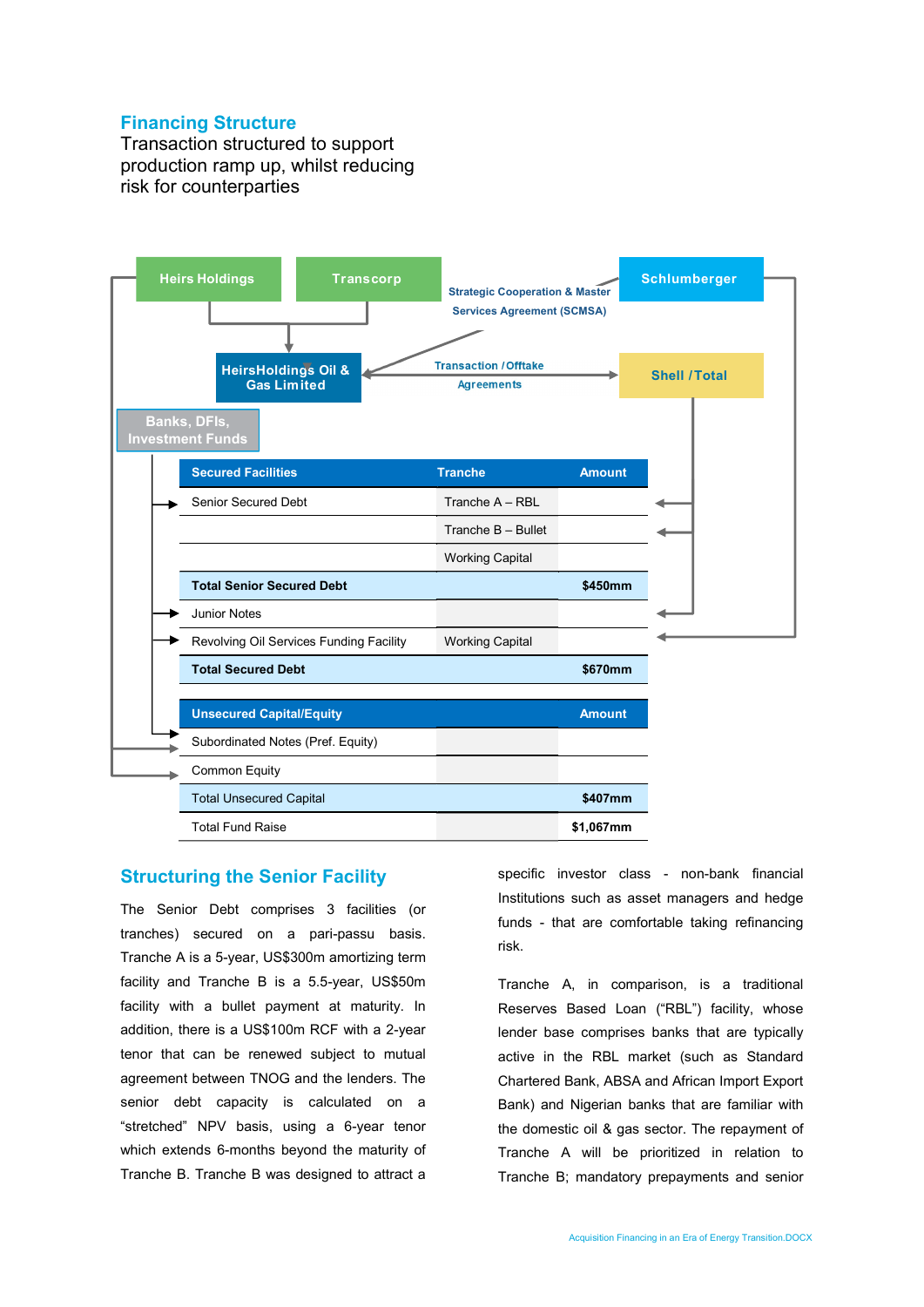cash sweeps will be allocated to Tranche A on a 100% basis until this tranche is fully repaid, after which such prepayments will apply to Tranche B.

In addition to other accordions set out in the senior facility, there is also an uncommitted facility made available via an accordion of up to US\$300m. The purpose of this, accordion is to prepay the Junior Debt on a cashless basis and to fund capital expenditures (in this order of priority). This accordion will be in place throughout the 5-year tenor of Tranche A. Please see further below a more detailed discussion on the cashless redemption mechanism.

The senior facility includes a principal repayment grace period which enables Heirs Holdings to spend the initial months after closing the acquisition deploying its resources solely towards ramping up production. The grace period mechanism is an important point of distinction from a traditional RBL and was a key element of this financing.

The RCF affords Heirs Holdings with the flexibility to use the proceeds of disbursements under this facility to fund the acquisition and for general working capital purposes.

The SFA has been structured to enable Heirs Holdings to incur additional indebtedness through a variety of means. In addition to the cashless redemption accordion, referenced above, the SFA provides for a petroleum asset accordion, which enables Heirs Holdings to request an increase in the commitments, with existing facility lenders having a right of first refusal.

The right to exercise the accordion is subject to a number of conditions, including:

 $\triangleright$  A specified minimum amount of the junior tranche must have been converted to senior prior to the exercise of the accordion (there is a more detailed explanation on the junior conversion concept below);

- > No default is be continuing, or could reasonably be expected to result from the increase; and
- Specified projected debt service coverage ratio tests must have been satisfied.

In addition to the petroleum asset accordion, Heirs Holdings is permitted, after the first TLA principal repayment date to incur additional indebtedness from third-party senior secured lenders. The proceeds of such third-party indebtedness are required to be used for acquiring new oil & gas assets.

Incurring additional indebtedness in such circumstances is subject to satisfaction of a number of conditions, including:

- completion of satisfactory economic, technical and legal due diligence; and
- $\blacktriangleright$  a requirement that the new lenders accede to the intercreditor agreement and that the existing lenders are granted security over any new assets acquired pursuant to such additional indebtedness; and
- a proviso that Heirs Holdings is only permitted to grant security to the new lenders over revenues generated from assets acquired utilising such additional debt indebtedness.

The benefit of the above arrangement from the Heirs Holdings perspective is that it can offer senior secured security to new prospective lenders, making this facility attractive to potential lenders and broadening the scope of potentially interested parties. From the existing senior lenders' perspective, the benefit of this arrangement is that the existing senior lenders will have the benefit of security over the new assets acquired and the new senior lenders coming into the financing will have recourse only to the newly acquired assets. As such there is no dilution in the value of the pre-existing security from the perspective of the existing lenders.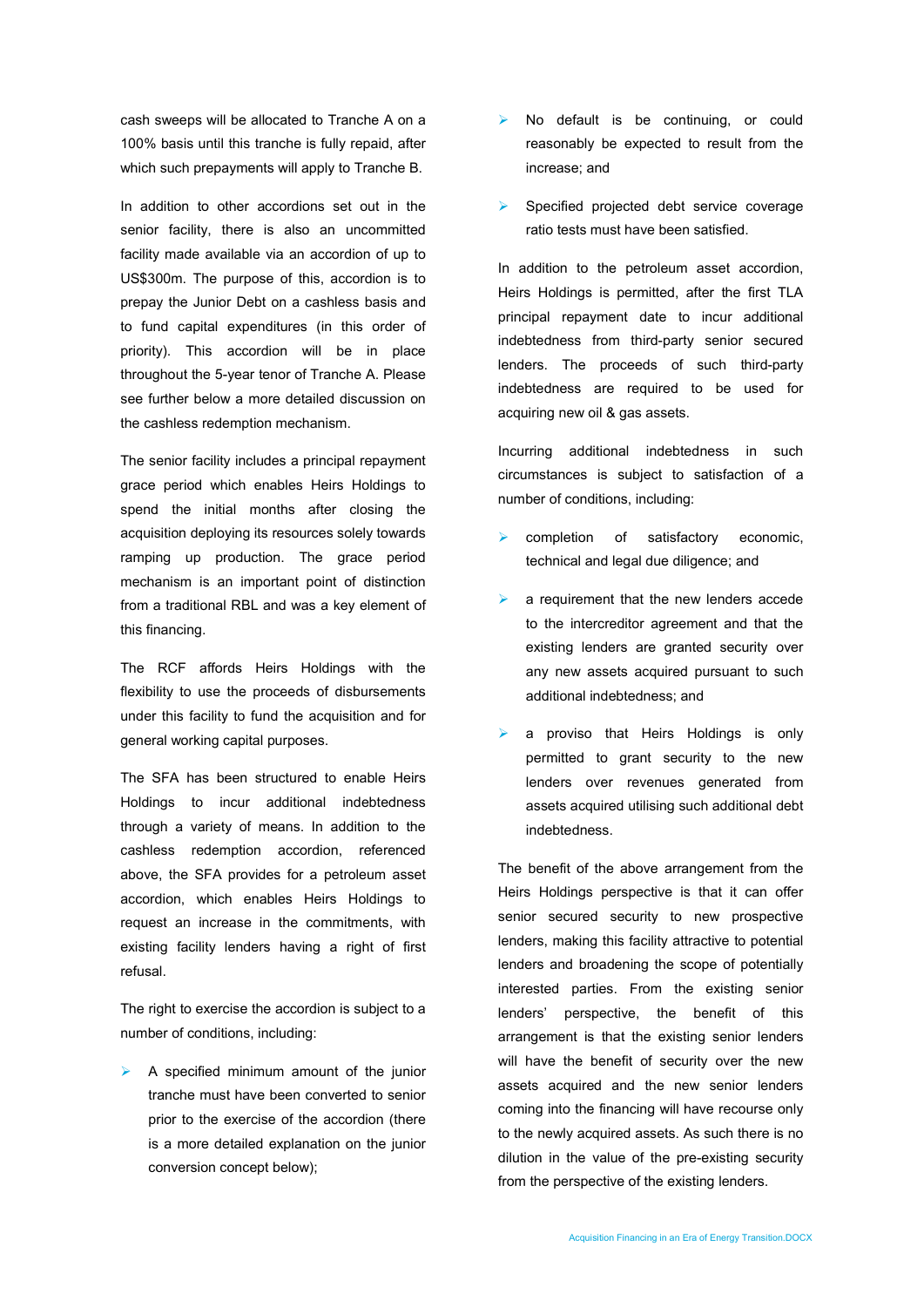The SFA also provides for a junior redemption accordion. The junior redemption accordion is an accordion that can be utilised to convert amounts outstanding under the junior facility to senior debt. Upon exercise of this accordion, amounts outstanding under the JFA are deemed to have been incurred as new senior loans; in effect, the relevant junior lenders become senior lenders with respect to the converted amounts.

The SFA also includes a requirement that Heirs Holdings take out hedging in accordance with a pre-agreed hedging policy and with a pre-agreed criteria of hedging counterparties. Heirs Holdings is required to hedge a minimum amount of its quarterly production against oil price fluctuations for the first few years of operations. This insulates senior lenders against adverse oil price changes and offers Heirs Holdings stability in its forecast revenues, which is a critical requirement in a borrowing based RBL facility.

### Structuring the Junior Facility

The junior debt comprises two tranches – A and B – of US\$100m and US\$70m, respectively. The tenor of Junior Facility A is 6 years and Junior Facility B has a 7-year tenor. Both facilities have a bullet repayment at maturity and are subordinated to the senior debt both in terms of cash waterfall payments and security. The junior debt is expected to be refinanced within 24-36 months of closing by way of exercise of the senior debt accordion which prioritises prepayment and cancellation of the junior debt by way of transfer of those commitments to the Senior Facility.

The Junior Facility Agreement (JFA) was targeted at strategic industry investors. The JFA is repaid as a bullet, and has a longer maturity than the facilities provided under the SFA. When the junior tranche was first explained to potential lenders during the market sounding process, it was described specifically as not a 'true' junior, but as a facility more akin to a 'stretched senior' instrument. The junior facility incorporates an

accordion, (this accordion dovetails with the junior redemption accordion set out in the SFA) and provides that upon the exercise of the accordion, the amount requested by Heirs Holdings to be converted shall be deemed to have been repaid on a cashless basis and converted to senior debt. This accordion can be exercised if specified economic and technical conditions are met. To ensure that Heirs Holdings does not incur additional indebtedness under the SFA without first converting any outstanding amounts under the junior, the SFA includes a requirement that prior to incurring additional indebtedness at the senior level a specified minimum amount of the amounts outstanding under the junior facility shall have first been converted to senior.

Given that junior lenders are subordinated to senior lenders, the JFA carries a margin uplift relative to the SFA. Consistent with its ranking, the JFA offers greater flexibility to the obligors relative to the SFA in terms of applicable covenants and representations. Similarly, as the JFA is not a borrowing base facility it does not incorporate the same periodic economic and technical assumption update and projection approval provisions found in the SFA.

Both the Junior Facility A and Junior Facility B are repaid as bullets, but the Junior Facility A is required to be converted to senior prior to the JLB, and the Junior Facility A is converted to senior solely as TLA debt, while the Junior Facility B is converted to senior solely as Senior Facility B debt. This provision helped to ensure as broad a market as possible for the Junior Facility A and Junior Facility B, and to create an essential point of difference.

# Adding the Revolving Oil Services **Facility**

Schlumberger/Hybrid Capital have arranged a consortium of investors and banks to provide a US\$50m Revolving Oil Services Funding Facility ("ROSFF") that is "evergreen" and subordinated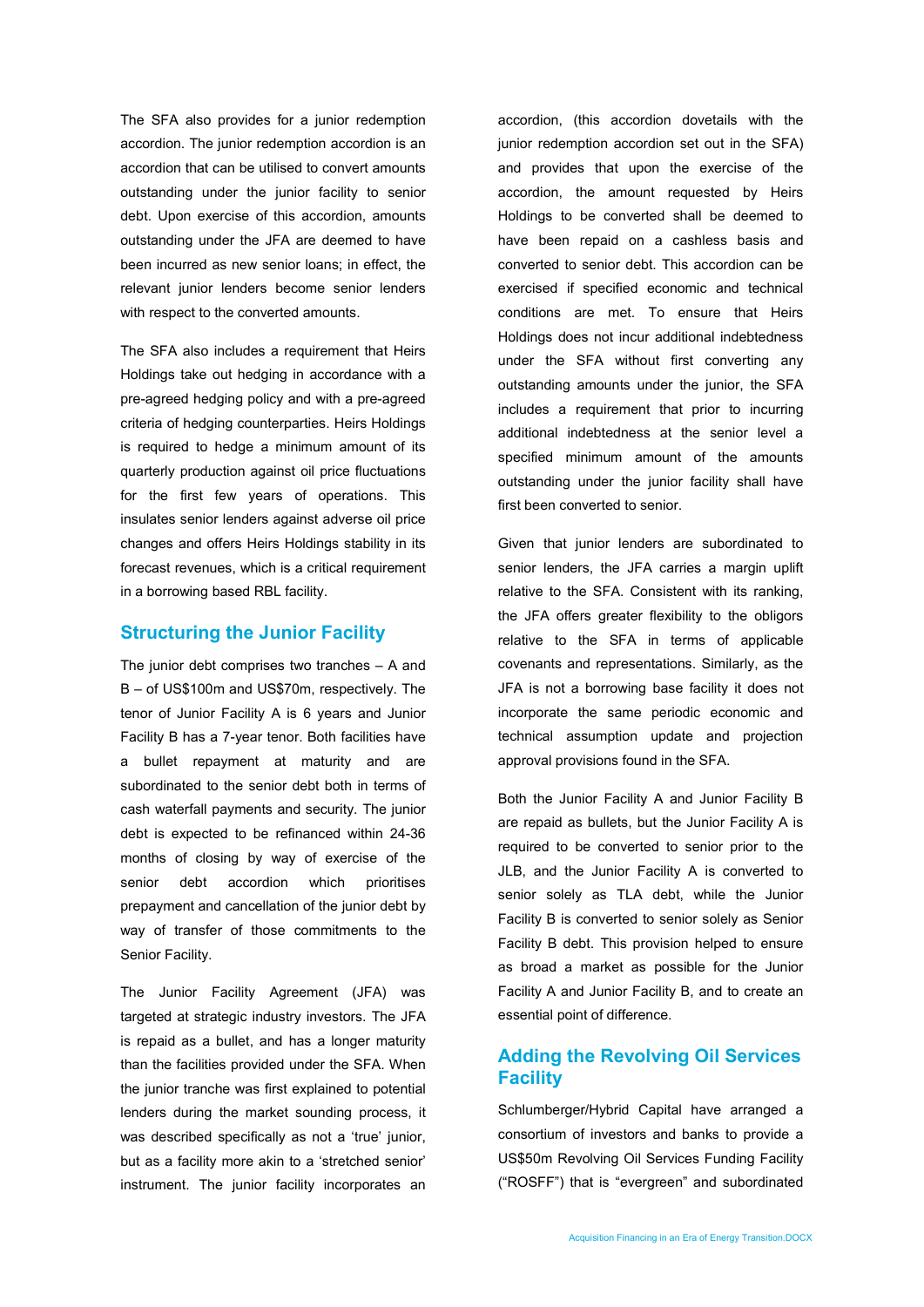to Senior and Junior Debt. The facility is priced in line with the Junior debt and includes both a cash and PIK interest component for the first 2 years and full cash interest thereafter. Utilisations

under the ROSF can be applied towards the payment of project costs for capex and opex to support the accelerated ramp-up or expanded production.



# Drafting the Structured Notes and Petroleum Economic Participation **Certificates**

The issuance of structured notes and petroleum economic participation units ("PEPs") was a key element of the financing, as a synthetic equity instrument. The Structured Notes are a hybrid debt instrument with debt and equity features designed to give higher risk-taking investors such as equity investors, and asset managers riskreward exposure to the Transaction whilst being senior to common equity. A number of the private equity and debt funds who committed to the financing at the senior TLB level also expressed an interest in both a fixed-rate instrument as well as an instrument that could offer equity-level return, on a highly subordinated basis. The structured notes and PEPs evolved as a means of satisfying this request from investors.

### Structured Notes

The structured notes are unsecured subordinated debt securities with a fixed coupon and cleared through the clearing systems. Holders are entitled to receive interest payments only after the expiry of a cash interest grace period. The structured notes require the issuer to meet a specified debt-to-equity ratio prior to the incurrence of additional secured indebtedness. The Structured Notes are designed to have a fixed dividend component as well as a detachable oil royalty component – both deeply subordinated and payable only upon sufficient cash – that effectively solves for a target IRR to the investor, under McDaniel 2P / Management Base Cases. The Structured Notes accrue cumulative dividends of 10% (delayed payment starting from 36 months), with a common equity dividend stopper feature – this enables Heirs Holdings to defer dividends until all cumulative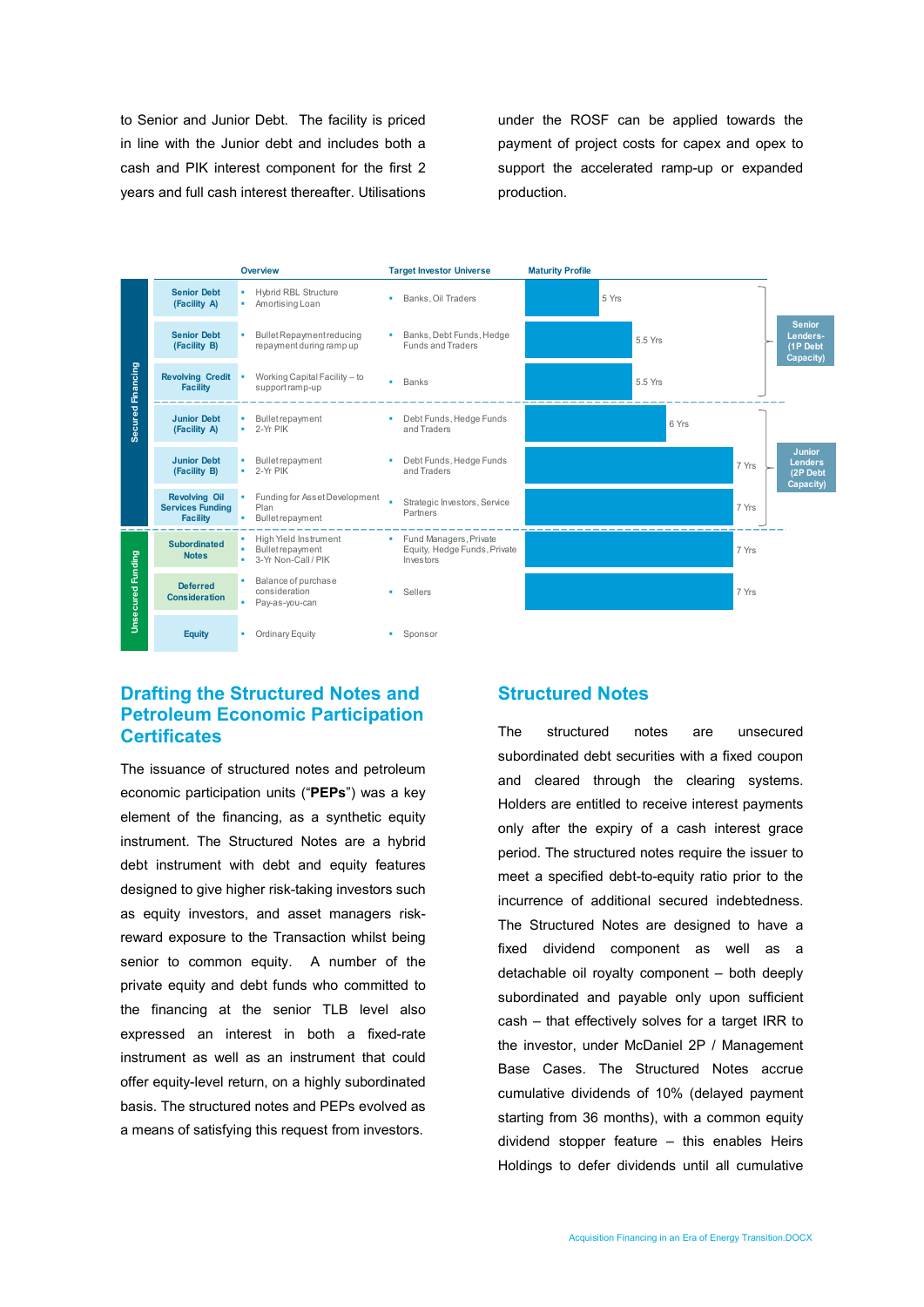deferred Notes dividends have been paid. The Structured Notes are mandatorily redeemable 7 years after the closing date.

#### PEPs

The PEPs are an equity like instrument and give holders exposure to the amount of oil being produced and sold by the issuer. The PEPs have a fixed term of 8-years (debt service on the PEPs begins 3 years after closing of the acquisition). The royalty stream under the PEPs will survive any redemption of the Structured Notes and produces an additional yield to the detachable royalty instrument. The amount payable will move up or down period depending on the liquids production rate and realized oil export prices.

### Approach to Drafting the **Agreements**

In the initial stages, there were extensive discussions about how best to approach the drafting of the documents, and what format the documentation should take. Whilst lenders under the Senior and Junior facilities were represented by separate counsel, it was important that the various debt facility agreements worked together, and were entered into on terms consistent with the lenders' relative seniority. For example, if a matter is prohibited at the senior and junior level but a waiver or exemption to such prohibition has been approved by the senior lenders, then junior or ROSF lender consent should not also be required (subject to a limited subset of amendments which would require the approval of all secured creditors).

It was commercially agreed that White & Case, as sponsor counsel, should have primary responsibility for drafting the various facility agreements and note instruments, given that the firm had visibility across the entire structure. The approach to drafting adopted was to secure substantive agreement on the SFA, and then to begin negotiations with the junior lenders using the SFA as a base document, excepting

provisions which are not appropriate for the junior lenders. The same process was then undertaken for the ROSF. Given the approach to drafting, it was important that a degree of confidentiality was maintained between the lenders under the various tranches of capital.



# Closing the Acquisition

In keeping with the nature of the acquisition, the closing was carefully and extensively structured by the Standard Chartered and Heirs Holdings teams.

Following financial close, proceeds of disbursements under the SFA and JFA, and proceeds of note issuances earmarked for such purposes, are required to be funded into an escrow account. Amounts standing to the credit of the escrow account can be released from escrow only after specified conditions set out in the SFA have been satisfied. If the conditions to release are not satisfied by a specified longstop date, an automatic unwind mechanism kicks in to return monies to the lenders.

Given the diversity of the lenders, funding at financial close took place in a multi-phase manner. Some lenders were required to provide evidence of funding by delivering acquisition letters of credit at financial close, other lenders were cash funding at financial close, and others were required to cash fund into the escrow accounts only at the latest point permitted under the share purchase agreement.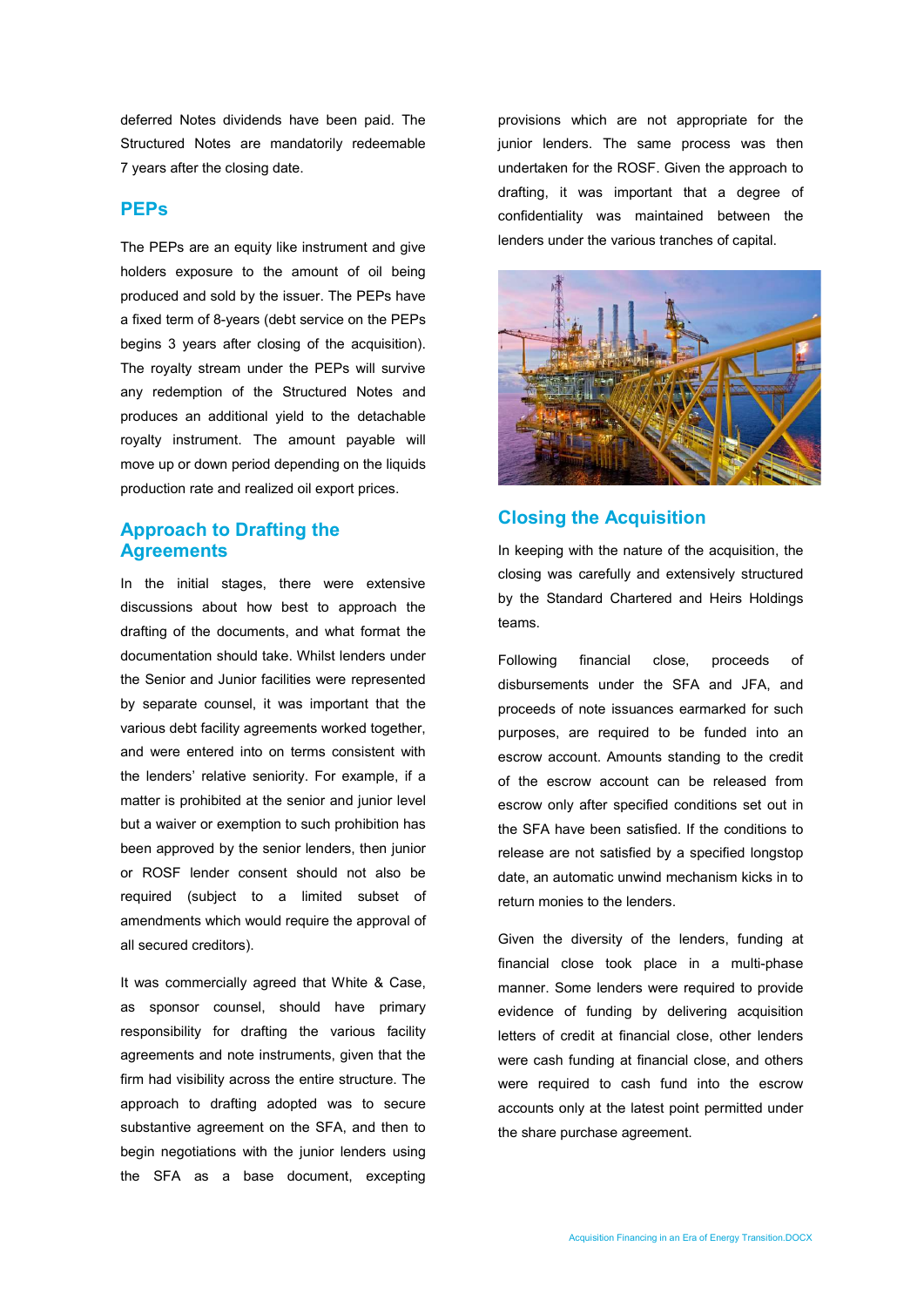#### **Takeaways**

The successful financing of the OML 17 acquisition demonstrates the confidence Nigerian investors and international financiers have in the market, and illustrates the broad appeal of the innovative financing structure. We have set out below some suggested key takeaways from the financing.

- Credit Diversity: The approach taken to this financing with regards to tailoring each tranche of debt to the requirements of specific types of lenders can be adapted and employed on a sector and asset class agnostic basis. With the ongoing process of energy transition and portfolio rationalisation by IOCs, there is increasing need to access liquidity pools beyond traditional commercial banks and accordingly there is the need for financing structures that will attract a new class of lenders/investors into energy and infrastructure projects. As the search for yield continues and given current monetary policies worldwide, stronger inflation on the horizon and a weak US dollar we expect to continue to see a broad range of lenders and investors in emerging markets and the energy sector in particular bringing with them new requirements and approaches. The challenge for borrowers and lenders alike will be putting together financing structures that work for all sides.
- Energy Transition and Gas Processing: Nigeria's huge gas reserves will be a key element in buffering the nation from the effects of the energy transition process. Given the increased interest in gas development, we have started seeing increased appetite for gas commercialization projects from industry players and commercial banks. More particularly, independent companies are seeking to expand their focus to gas commercialisation activities in order to maximize their earnings

from the gas value chain. A good example of the increasing participation of independent companies is the US\$700 million greenfield 300mmscf/d gas processing plant being developed by ANOH Gas Processing Company Limited (AGPC) (a 50:50 joint venture company of Seplat and the Nigerian Gas Company) in south-eastern Nigeria. The plant will be dedicated to the processing of non-associated gas from the unitized area of oil mining leases 21 and 53. Another illustrative example is a developer which has just received approval to establish Nigeria's first floating LNG facility.

Further, NNPC/NGC is currently being advised by SCB in connection with the development of the Ajaokuta-Kaduna-Kano Project (AKK) - a pipeline project that aims to reduce gas flaring and establish a guaranteed gas supply network between the south and the north of the country. The AKK project is proposed to be completed within twenty-four months of the launching of the construction, in July 2020. Gas fired power plant projects with c.3.6GW capacity and gasdependent industries (in many cases spurred by existing industry players) are under development across the AKK pipeline route, due to the increased access to gas.

On a broader macro level, we think that gas processing plants and other related projects are a sector ripe for additional investment and one where there is a real opportunity and need for private sector investment in Africa both from commercial banks and development finance institutions. Extensive studies have been undertaken with regards to the negative externalities caused by gas flaring and biomass energy sources and the next stage in the evolution of the energy picture for Africa will be a move towards cleaner, more diversified and more sustainable energy sources and gas is a key element of this.